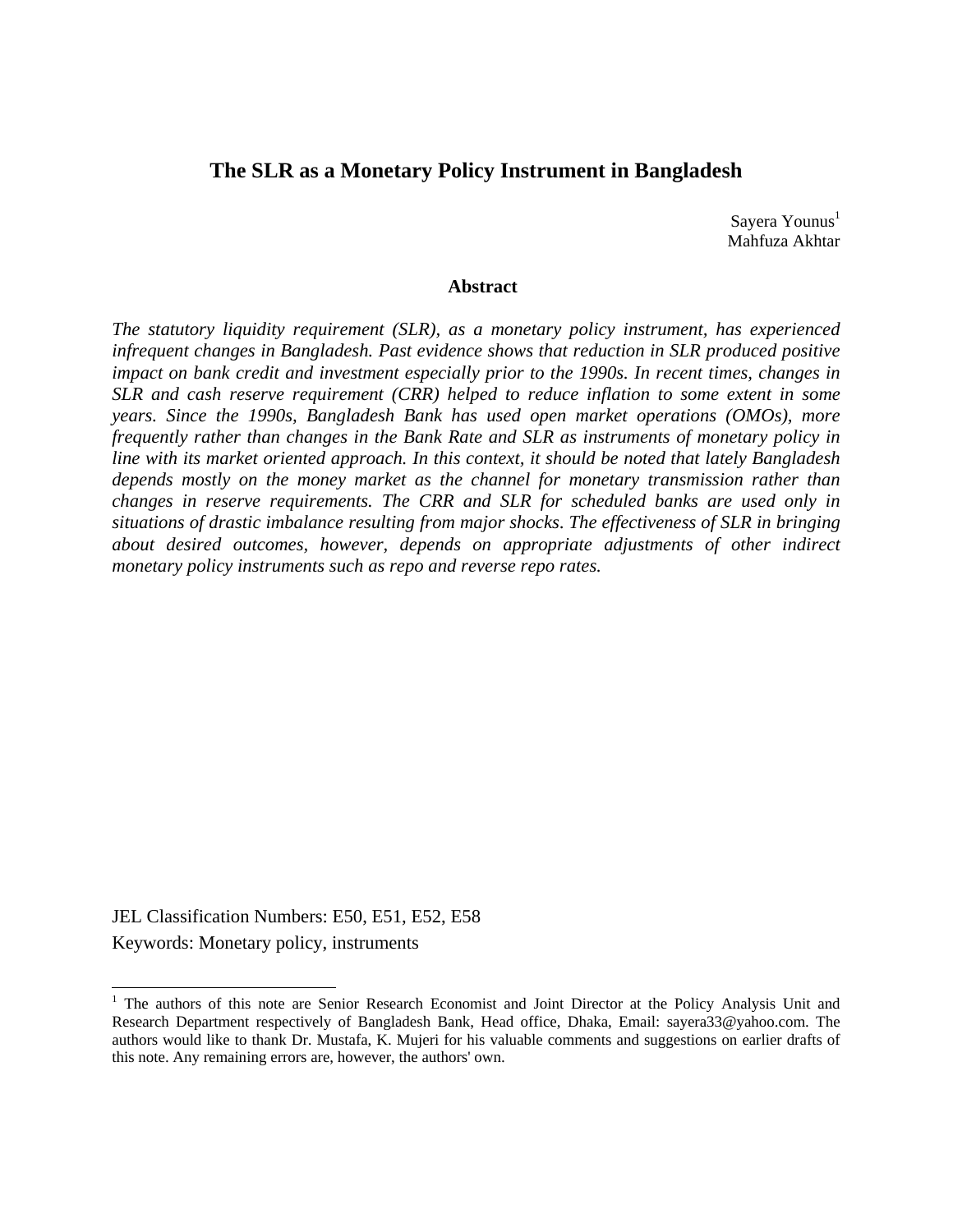# **The SLR as a Monetary Policy Instrument in Bangladesh**

he Statutory Liquidity Requirement (SLR) is one of the quantitative and powerful tools of monetary control of the central banks.<sup>2</sup> Changes in SLR can have a marked effect on money and credit situation of a country. If the central bank raises average reserve requirement of the commercial banks, this would create a reserve deficiency or decrease in available reserve of depository institutions. If the banks are unable to secure new reserves, they would be forced to contract both earnings and deposits which would result in a decline in the availability of credit and increase the market interest rates. The reverse would happen if the central bank lowers its reserve requirements. The<br>mc<br>requireme

The Bangladesh Bank is responsible for formulating and implementing monetary policy in the country on the basis of the Bangladesh Bank Order 1972. It provides the Bangladesh Bank with the responsibility of achieving both monetary stability (domestic price and exchange rate stability) and economic growth. The instruments that are used to control money supply and credit can be broadly classified into direct and indirect ones. Typically, direct instruments include cash reserve (CRR) and/or statutory liquidity ratios (SLR), directed credit, and administered interest rates. The indirect instruments generally operate through repurchase (repo) and reverse repo and outright transactions in government securities (open market operations).

Throughout the 1970s and 1980s, selective and quantitative control measures were widely used in Bangladesh to provide adequate credit to state owned enterprises (SOEs) and other priority sectors to achieve economic reconstruction and other development objectives. The banks were provided concessionary loans under refinance facility to lend to priority sectors like agriculture, small scale industries, housing, and export sectors. In order to create an efficient banking system in Bangladesh, a National Commission on Money, Banking, and Credit was appointed by the government to identify problems and suggest remedies. On the basis of the Commission's report, the World Bank conducted an in-depth study of the financial sector and suggested reforms to ensure safety, soundness, and efficiency of the banking sector. Based on these recommendations, the government started to implement a number of institutional and policy reform/liberalization measures since 1989/90.<sup>3</sup> These included: (i) decontrol of deposit and lending rates to make them flexible to meet market needs with a view to improving allocation of resources; (ii) replacement of direct credit control with indirect monetary instruments; (iii) autonomy of self-regulation by banks/financial institutions; (iv) strengthening bank supervision by the central bank; (v) establishment of appropriate accounting policies including loan classification and improvement of capital; (vi) strengthening the legal framework of debt recovery and regulations affecting financial institutions.

l

 $2^2$ In terms of section 33(1) of the Bank Company Act 1991 the Statutory Liquidity Requirement (SLR) is the minimum (in percentage of total time and demand liabilities, i.e., TDTL) that a scheduled bank has to maintain in liquid assets (i.e., SLR) and a prescribed proportion of cash reserve daily of total demand and time liabilities (excluding inter-bank deposits) with the Bangladesh Bank (i.e., CRR). Specialized banks are exempted while banks guided by Islamic laws are required to keep reserve at concessional rate. In Bangladesh, SLR include (cash in till, balances with Sonali Bank Limited as agent of BB;Taka and foreign currency balances with the BB, unencumbered approved securities). Source: Department of Off-Site Supervision, BB).

 $3$  Report of the Financial Sector Reform Program (unpublished), Bangladesh Bank, 1990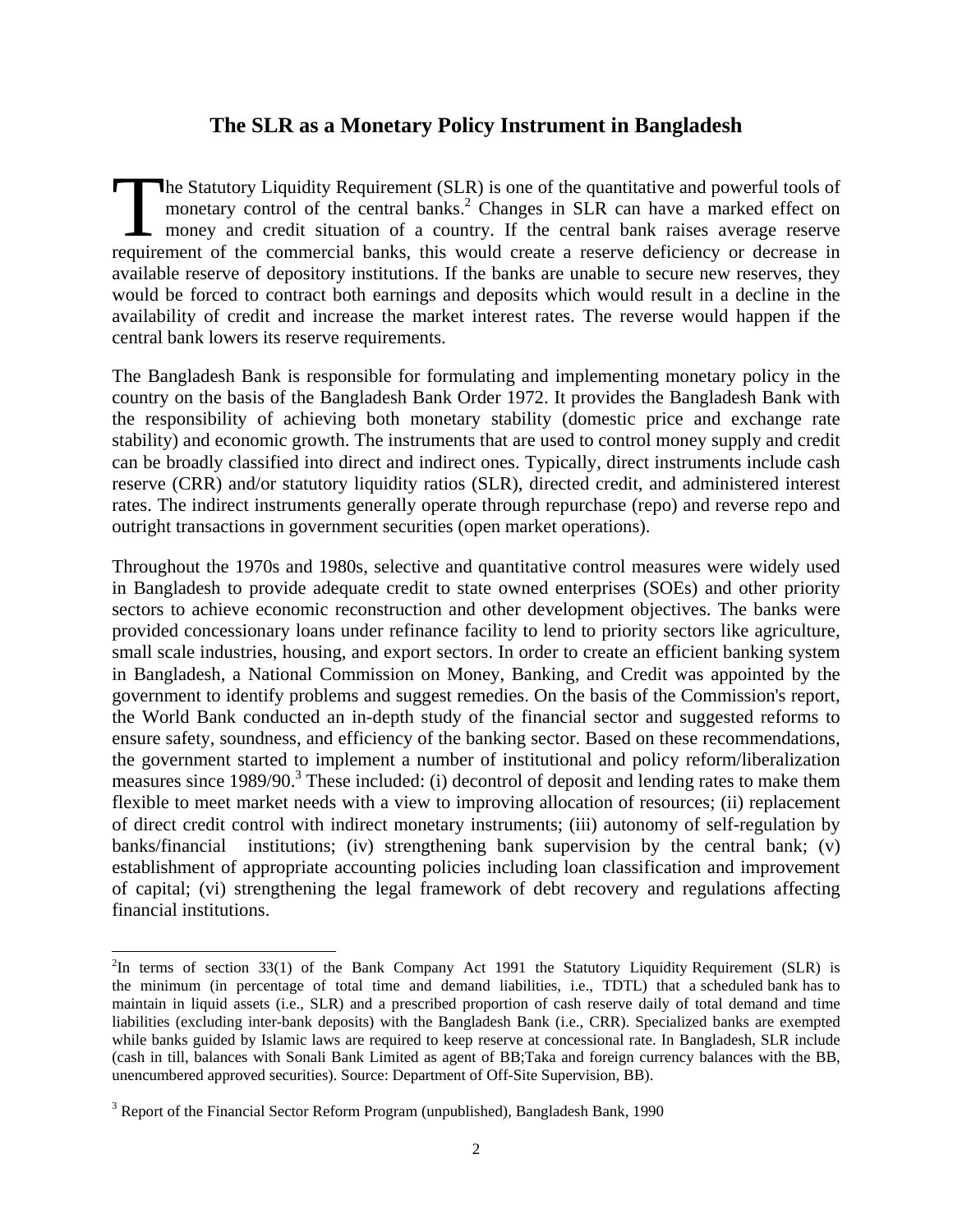A recent survey on monetary policy instruments in 48 developing, emerging, and developed countries observes that majority of the countries rely on money market operations for monetary policy implementation and direct instruments of monetary policy are no longer used (Buzeneca and Maino 2007). It is argued that poor performance in terms of monetary control may have acted as the contributing factor behind the abandonment of direct instruments in many of these countries. Alexander et al. (1995) depict many problems that have often been identified when direct instruments are used, including decreasing effectiveness of the instruments arising from evasion as the financial market develops and economic agents learn how to circumvent them, increasing inefficiency in resource allocation, potential inequity during implementation, and lack of credible enforcement.

In this regard, it is observed that "...*reserve requirements could also lead to disintermediation if the spread between lending and deposit rates widens as a result of its heavy use and may disrupt banks' asset/liability management. Furthermore, the imposition of statutory liquidity requirements, which obliges financial institutions to hold a certain percentage of their liabilities in the form of government securities, may also create market distortions, such as (a) constraining commercial banks' asset management, (b) distorting the pricing of government securities in the financial markets, (c) causing disintermediation and generating a loss of effectiveness to control monetary aggregates, and (d) suppressing secondary markets. Thereby, the use of the rule based instruments (e.g. SLR) in some developing countries could slow down market development considerably, which is a key institutional constraint for market-based monetary policy operations. In addition, the heavy use of the rules-based instruments may have also affected the design of the lending facility in the developing countries, causing these countries to differ from the best practices in the more advanced economies.."* (Buzeneca and Maino 2007). In this back drop this note examines the use of monetary policy instruments particularly SLR as a policy tool in Bangladesh.

The SLR was first introduced in the US in 1933 empowering the Board of Governors of the Federal Reserve System to change the member banks reserve requirements in order to control money supply and ensure soundness of the depository institutions. The central banks of all countries are empowered now to use SLR to control money and credit of the banking system. However, SLR is not free from limitations since the ratio can be altered only by law so that it cannot be used to make small adjustments in credit supply through frequent use.

It is argued that the central bank should look at both money and credit aggregates when judging a policy's impact since when both money and credit grow strongly then it is logical to think that the economy is growing strongly. However, if money and credit grow at similar rates then the central bank needs to watch credit growth rather than money growth due to its closer link with aggregate spending. It is sometimes difficult to distinguish between transmission through the money channel and credit channel following an expansionary monetary policy because bank reserves increases in both cases which in turn increases bank liabilities (deposits) and bank assets (through loan and securities). Therefore, the ultimate impact on economic activity is not easy to identify whether it is due to money channel or credit channel, or both. Under the traditional monetary view, following an expansionary monetary policy, bank reserves will increase; interest rate will fall, which will stimulate consumption and investment decisions by households and firms. This reflects adjustments in the liabilities side of the banking sector balance sheet.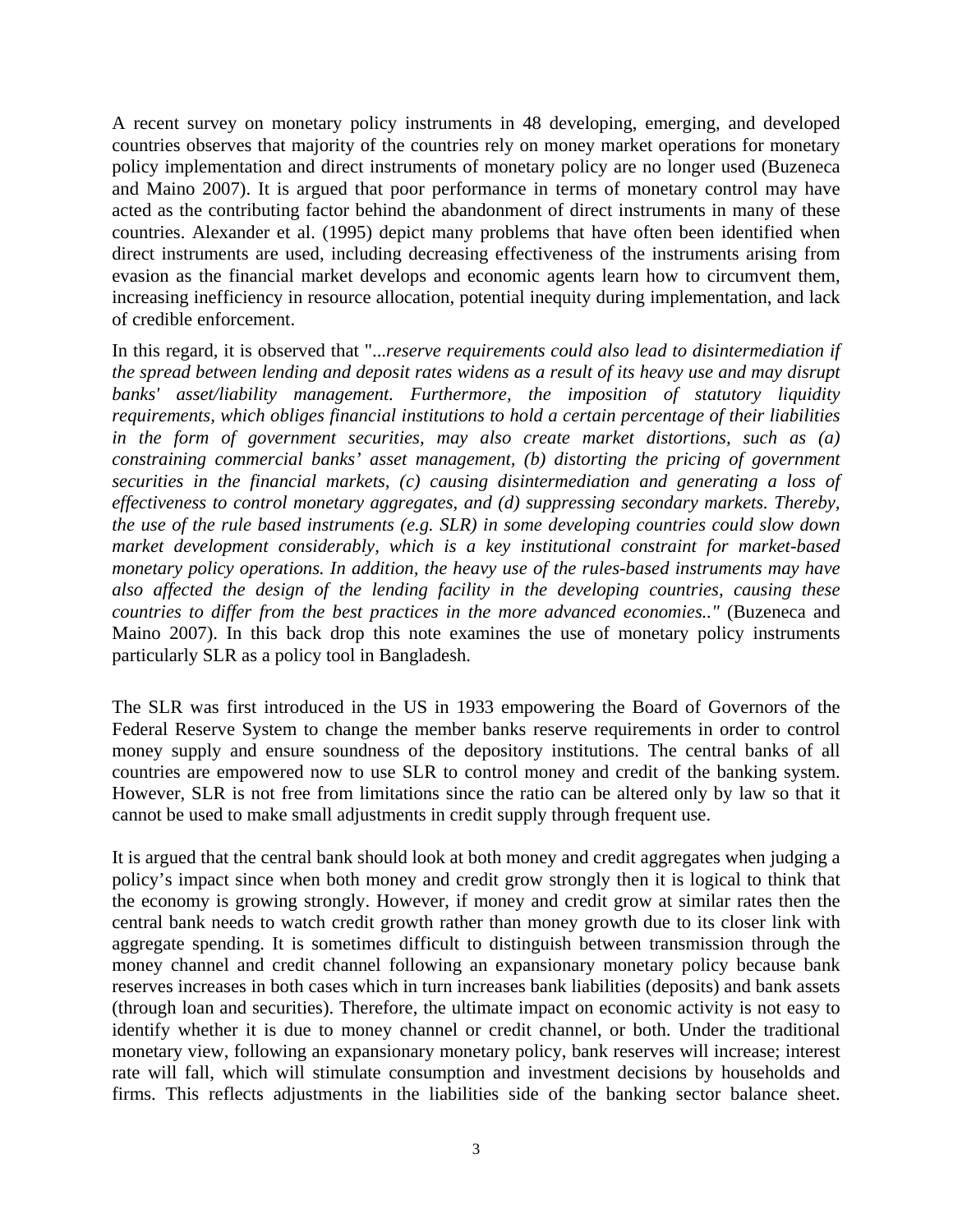According to the credit view, following an expansionary monetary policy, bank reserves will increase as well. If there is no close substitute, an increase in bank reserves will be reflected in increase in bank credit, which is an asset side of the balance sheet. This may have independent effects on economic activity. However, if there is a close substitute of bank credit, borrowers will switch from other close substitute assets (e.g., commercial paper, Treasury bill) to bank credit which will in turn increase bank credit and economic activity.

A persistent feature of the financial sector in Bangladesh is that the commercial banks suffer substantially from default loans. This is partly due to information problems in the form of moral hazard, adverse selection, or monitoring cost of commercial banks in selecting borrowers. Other factors include lack of legal action against defaulters due to various reasons and the government's policy of granting loan forgiveness discouraging the borrowers not to repay loans on time. Therefore, there is a possibility that default culture of the borrowers may force commercial banks in Bangladesh toward credit rationing and thus prevent the interest rate from falling following an expansionary monetary policy. As a result, bank credit, deposits and economic activity may remain unchanged or even may fall leading to insensitivity of policy through credit channel as well. A higher interest rate raises the cost of finance and reduces the borrowers' access in the loan market, which in turn reduces investment, employment and production levels (Walsh 1994). Jaffee and Russel (1976) find that higher interest rates, due to uncertainty, may attract more risky borrowers and drive low risky borrowers away. In this backdrop, change in SLR, particularly cash reserve requirement (CRR), may be a useful policy instrument to affect economic activity.

## **Adjustment of SLR in Bangladesh**

In Bangladesh, the direct credit control policy was abandoned in the early 1990s and Bangladesh Bank (BB) has been using open market operation (OMO), repo and reverse repo as indirect monetary policy instruments to control money supply and credit. Since then, SLR has infrequently been adjusted to increase supply of fund to reduce interest rate differential and increase investment and economic activity in Bangladesh.



**Figure 1: Trends in SLR, CRR and Bank Rate** 

Source: Annual Reports, BB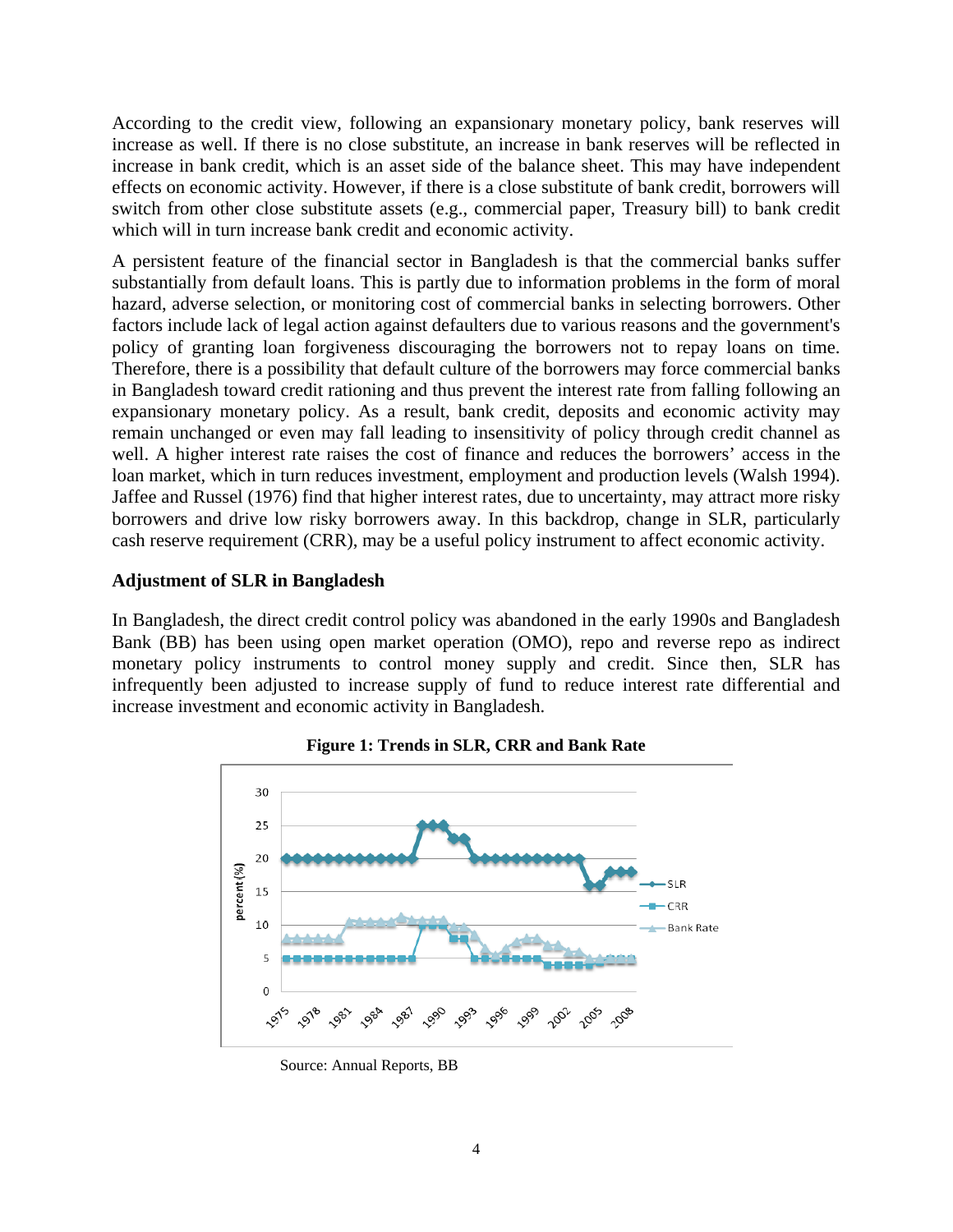Figure 1 shows the movements of SLR, CRR and the Bank Rate since 1975. Banks were required until mid 1980s to maintain 5 percent of their total demand and time deposit liabilities as CRR and 20 percent of total liabilities as SLR. In October 1987, the SLR was raised to 25 percent of which CRR was raised to 10 percent which continued until 1990. Thereafter the SLR of the scheduled banks was gradually reduced to 24 percent (01 April 1991); 23 percent (25 April 1991); 22 percent (05 December 1991); 21 percent (01 April 1992); 20 percent (28 May 1992); and 16 percent (08 November 2003) of total demand and time liabilities. The CRR was also adjusted to 9 percent, 8 percent, 7 percent, 6 percent, and 4 percent respectively during the period mentioned above. However, in the face of upward pressure on inflation, the monetary policy stance changed significantly in September 2004. The Bangladesh Bank responded by tightening the monetary policy and revised CRR for the scheduled banks from 4 percent to 4.5 percent of their demand and time liabilities effective from 01 March 2005 increasing further to 5 percent on 01 October 2005. The SLR was raised to 18 percent from 16 percent effective from 01 October 2005.

| <b>Bank Group</b>             | Required  |                          | Actual liquidity |                  |           |         |            |           |           |
|-------------------------------|-----------|--------------------------|------------------|------------------|-----------|---------|------------|-----------|-----------|
|                               |           | Cash in                  |                  | Tk. bal. with BB |           |         | Unencum.   | Total     | Excess    |
|                               | liquidity | $t$ ills $+$             | <b>CRR</b>       | Excess           | Total     | with BB | approved   | liquidity | liquidity |
|                               | (SLR)     | bal. with<br>Sonali Bank |                  | reserves         |           |         | securities |           |           |
|                               | 2         | 3                        | 4                | 5                | $6=(4+5)$ | 7       | 8          | 9         | $10=9-2$  |
| 1. State-owned<br>banks       | 128.40    | 7.76                     | 35.80            | 1.71             | 37.51     | 0.02    | 172.16     | 217.45    | 89.05     |
| (18% of TDTL                  |           |                          |                  |                  |           |         |            |           |           |
| 2. Private banks              | 222.83    | 18.05                    | 69.65            | 6.88             | 76.53     | 22.08   | 158.17     | 274.83    | 52.00     |
| a) Other than<br>Islami banks | 188.06    | 14.60                    | 52.28            | 2.34             | 54.62     | 13.99   | 144.96     | 227.31    | 39.25     |
| (18% of TDTL)                 |           |                          |                  |                  |           |         |            |           |           |
| b) Islami banks               | 34.77     | 3.45                     | 17.37            | 4.54             | 21.92     | 8.09    | 13.20      | 47.52     | 12.75     |
| (10% of TDTL)                 |           |                          |                  |                  |           |         |            |           |           |
| 3. Foreign banks              | 40.33     | 2.93                     | 11.20            | 0.29             | 11.50     | 19.99   | 38.32      | 72.73     | 32.41     |
| (18% of TDTL)                 |           |                          |                  |                  |           |         |            |           |           |
| 4. Specialised<br>banks       | 6.77      | 1.18                     | 6.47             | 0.49             | 6.96      | 0.95    | 7.39       | 8.06      | 1.29      |
| 5. Total $(1+2+3+4)$          | 398.32    | 29.91                    | 123.12           | 9.38             | 132.49    | 43.05   | 376.03     | 573.07    | 174.75    |

**Table 1: The SLR and Actual Liquidity of Scheduled Banks on 04/12/2008**

| (In billion Taka) |  |
|-------------------|--|
|                   |  |

TDTL= Total Demand and Time Liabilities, \* BASIC Bank is allowed to maintain SLR at 18 percent. However, BSB, BKB, RAKUB and BSRS are exempted from maintaining SLR but maintained liquidity at 5 percent as CRR\*. Source: Department of Off-Site Supervision, Bangladesh Bank.

Table 1 shows the overall liquidity position of the scheduled banks on 04 December 2008. Cash in tills and the excess cash reserves with BB (totaling around 7 percent of total liquidity) are held by banks to meet immediate cash withdrawal needs of customers while the cash reserve requirement (CRR) component of the Taka balances with BB is mandatory deposit not divertible to other uses which earn no remuneration. Foreign currency balances in clearing accounts with BB are held for settlement of external transactions. The liquidity in excess of SLR, are held in approved securities which are zero risk rated earning assets being issued or guaranteed by the government.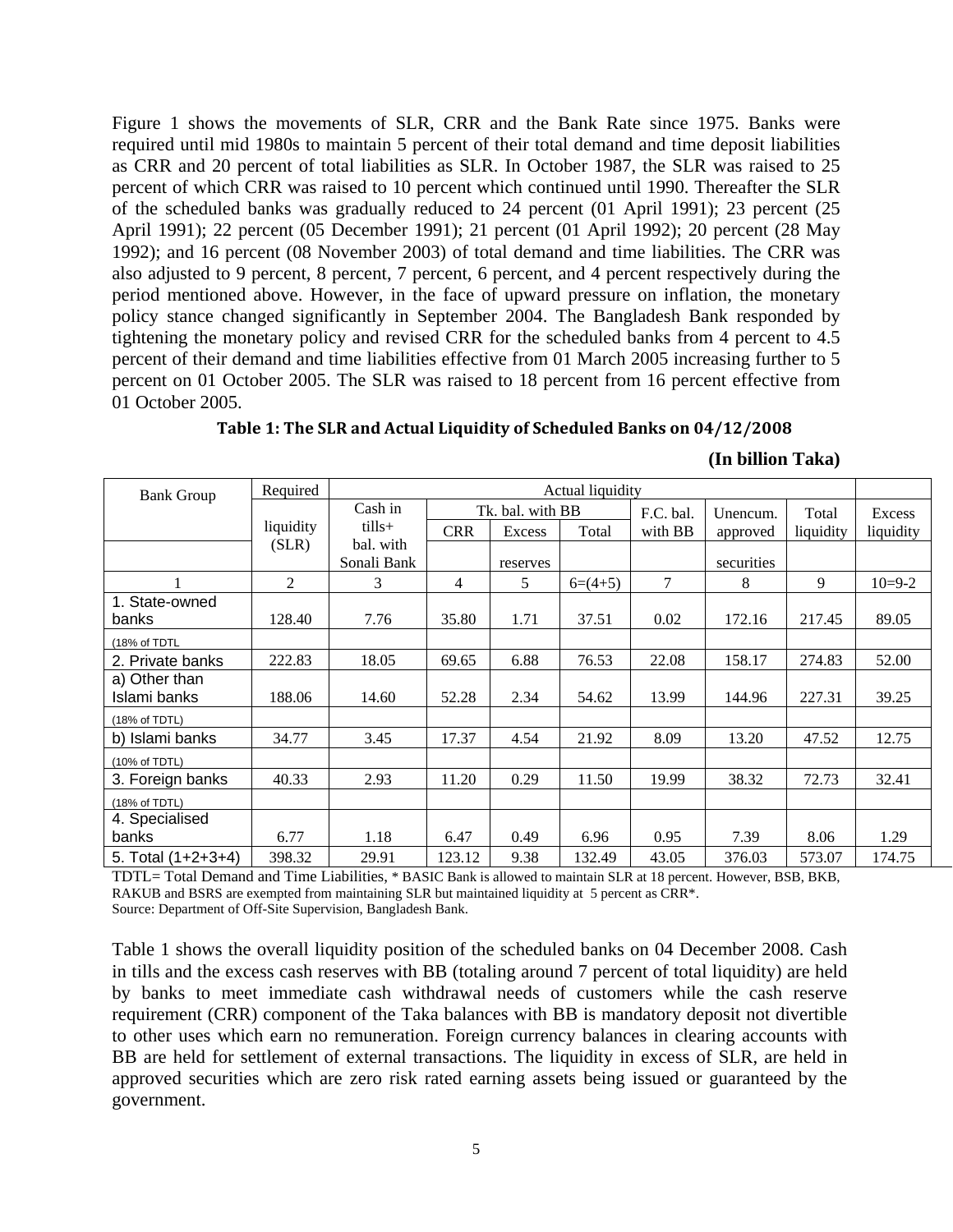Figure-2 shows the movements of total liquidity composition wise during September, 2005 to December 2008. It is evident from Figure-2 that banks are inclined to holding securities because those securities earn assets while cash or other deposits are non-remunerated. It could be mentioned here that Bangladesh bank increased SLR from 16 to 18 percent on October 1, 2005 which enabled banks to hold more securities thereafter.



**Figure 2: Composition of Liquidity** 

Source: Department of Off-Site Supervision, Bangladesh Bank.

|                       |            |                |                     |                                     |                                     |                                      |                                                           |                         | (percent)               |
|-----------------------|------------|----------------|---------------------|-------------------------------------|-------------------------------------|--------------------------------------|-----------------------------------------------------------|-------------------------|-------------------------|
| Year<br>(end<br>June) | <b>SLR</b> | <b>CRR</b>     | <b>Bank</b><br>Rate | Weighted<br>avg.<br>deposit<br>rate | Weighted<br>avg.<br>lending<br>rate | Interest<br>rate<br>differen<br>tial | 12 month avg.<br>inflation<br>(Base:<br>$1995 - 96 = 100$ | Real<br>deposit<br>rate | Real<br>lending<br>rate |
| 1997                  | 20         | $\overline{5}$ | 7.5                 | 6.67                                | 13.69                               | 7.02                                 | 3.96                                                      | 2.71                    | 9.73                    |
| 1998                  | 20         | 5              | 8                   | 7.07                                | 14.02                               | 6.95                                 | 8.66                                                      | $-1.59$                 | 5.36                    |
| 1999                  | 20         | 5              | 8                   | 7.28                                | 14.16                               | 6.88                                 | 7.06                                                      | 0.22                    | 7.10                    |
| 2000                  | 20         | $\overline{4}$ | $\overline{7}$      | 7.21                                | 13.86                               | 6.65                                 | 2.79                                                      | 4.42                    | 11.07                   |
| 2001                  | 20         | $\overline{4}$ | $7\phantom{.0}$     | 7.03                                | 13.75                               | 6.72                                 | 1.94                                                      | 5.09                    | 11.81                   |
| 2002                  | 20         | $\overline{4}$ | 6                   | 6.74                                | 13.16                               | 6.42                                 | 2.79                                                      | 3.95                    | 10.37                   |
| 2003                  | 20         | $\overline{4}$ | 6                   | 6.29                                | 12.78                               | 6.49                                 | 4.38                                                      | 1.91                    | 8.40                    |
| 2004                  | 16         | $\overline{4}$ | 5                   | 5.65                                | 11.01                               | 5.36                                 | 5.83                                                      | $-0.18$                 | 5.18                    |
| 2005                  | 16         | 4.5            | 5                   | 5.62                                | 10.93                               | 5.31                                 | 6.49                                                      | $-0.87$                 | 4.44                    |
| 2006                  | 18         | 5              | 5                   | 6.68                                | 12.06                               | 5.38                                 | 7.16                                                      | $-0.48$                 | 4.90                    |
| 2007                  | 18         | 5              | 5                   | 6.85                                | 12.78                               | 5.93                                 | 7.20                                                      | $-0.35$                 | 5.58                    |
| 2008                  | 18         | 5              | 5                   | 6.95                                | 12.29                               | 5.34                                 | 9.94                                                      | $-2.99$                 | 2.35                    |

**Table 2: Changes of SLR, CRR and Bank Rate and Impact on Interest Rates** 

Note: SLR includes CRR.

Source: *Economic Trends* and Research Department, BB.

Table-2 shows the movements of SLR, CRR, Bank Rate, interest rate, inflation, and the real rate of return since 1997. With a view to facilitating better management of the scheduled banks with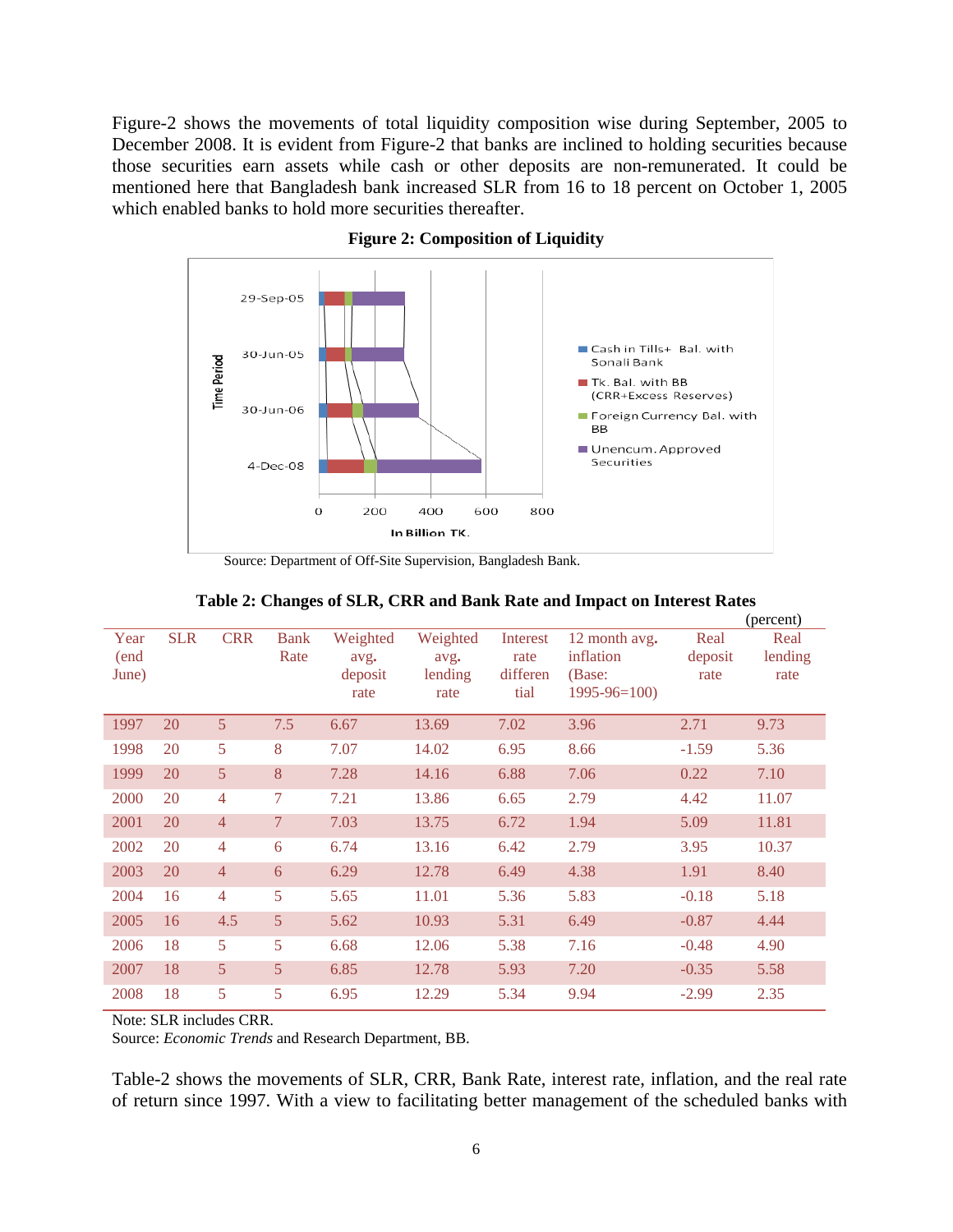ample liquidity as well as to avoid widening of interest rate spread, a policy of downward adjustment of SLR was followed under the Financial Sector Reform Program (FSRP). It may be noted here that SLR and CRR are generally revised downward to increase funds with the scheduled banks for productive purposes and for boosting the confidence of the customers in respect to soundness of the banking system. Thus the decline of SLR and CRR was expected to create a favorable impact on the banks to expand credit. Table 1 shows that the downward adjustment of SLR and the Bank Rate in 2004 resulted in reducing the gap between lending and deposit rates which mostly continued until 2008.

Table 3 shows that the downward adjustment in SLR resulted in increases in scheduled banks' deposits, credit, investment, and liquidity position except in 2007 and 2008. In 2005, SLR and CRR were adjusted upward in the face of uptrend in inflation which resulted in increased excess liquidity due to its supply driven nature.

| Year<br>(end | <b>SLR</b><br>(percent) | Deposit<br>(in) | Credit<br>billion<br>(in) | Investment<br>(in billion Tk.) | Total required<br>liquidity | Total<br>actual<br>liquidity | Total excess<br>liquidity |
|--------------|-------------------------|-----------------|---------------------------|--------------------------------|-----------------------------|------------------------------|---------------------------|
| June)        |                         | billion<br>Tk.) | Tk.)                      |                                | (in billion Tk.)            | billion<br>(in<br>Tk.)       | billion<br>(in<br>Tk.)    |
| 1990         | 23                      | 204.81          | 190.42                    | 22.08                          | 46.86                       | 48.10                        | 1.24                      |
| 1991         | 23                      | 230.78          | 212.58                    | 25.45                          | 51.61                       | 55.67                        | 4.06                      |
| 1992         | 20                      | 265.61          | 216.06                    | 49.12                          | 51.99                       | 61.26                        | 9.27                      |
| 1993         | 20                      | 297.45          | 232.94                    | 55.76                          | 58.08                       | 66.31                        | 8.23                      |
| 1994         | 20                      | 339.37          | 240.43                    | 59.16                          | 66.06                       | 91.01                        | 21.97                     |
| 1995         | 20                      | 391.27          | 324.34                    | 78.71                          | 74.55                       | 102.48                       | 27.94                     |
| 1996         | 20                      | 419.33          | 368.65                    | 78.19                          | 81.14                       | 96.78                        | 15.64                     |
| 1997         | 20                      | 466.36          | 409.68                    | 82.39                          | 89.92                       | 109.86                       | 19.94                     |
| 1998         | 20                      | 518.88          | 464.02                    | 90.19                          | 99.52                       | 122.35                       | 22.83                     |
| 1999         | 20                      | 592.32          | 525.78                    | 104.39                         | 106.96                      | 144.22                       | 37.27                     |
| 200          | 20                      | 702.02          | 579.17                    | 129.28                         | 124.96                      | 178.39                       | 53.44                     |
| 2001         | 20                      | 816.04          | 670.91                    | 139.40                         | 144.13                      | 189.04                       | 44.91                     |
| 2002         | 20                      | 920.06          | 759.54                    | 144.59                         | 162.40                      | 228.28                       | 65.87                     |
| 2003         | 20                      | 1065.74         | 845.72                    | 187.74                         | 183.85                      | 266.56                       | 79.71                     |
| 2004         | 16                      | 1212.87         | 950.04                    | 178.52                         | 169.35                      | 286.90                       | 117.54                    |
| 2005         | 16                      | 1425.86         | 1114.71                   | 206.43                         | 197.17                      | 286.90                       | 89.72                     |
| 2006         | 18                      | 1689.89         | 126.48                    | 188.87                         | 255.56                      | 351.47                       | 95.91                     |
| 2007         | 18                      | 1969.56         | 1484.30                   | 244.96                         | 305.62                      | 448.41                       | 142.79                    |
| 2008         | 18                      | 2316.79         | 1830.73                   | 391.59                         | 353.93                      | 483.82                       | 129.88                    |

### **Table 3: SLR and Scheduled Banks' Deposit, Credit and Liquidity Position**

Source: *Economic Trends* and Research Department, BB

From Table 3, it is seen that because of downward adjustment of SLR and Bank Rate, the volume of excess liquidity steadily increased during the period from 1990 to 2008 (except for 1996 and 2001). Bank credit also increased to Tk 1,830.7 billion in 2008 which was Tk. 204.0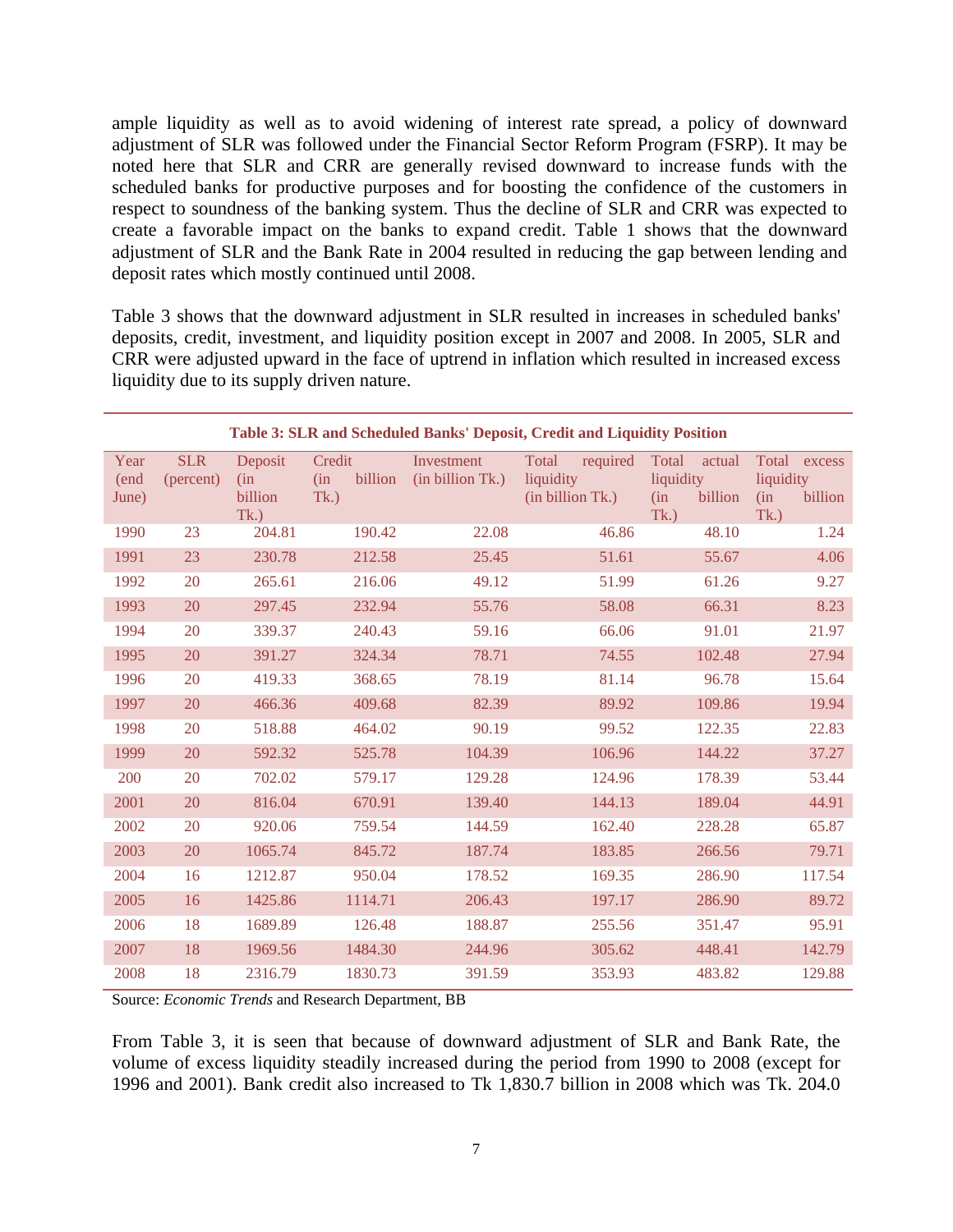billion in 1990. Bank investment increased to Tk.391.6 billion from Tk.22.1 billion over the same period.

| Year (end     | <b>SLR</b> | <b>CRR</b>     | <b>Bank Rate</b> | <b>Growth of bank</b> | <b>Growth of bank</b> | <b>GDP</b> growth |
|---------------|------------|----------------|------------------|-----------------------|-----------------------|-------------------|
| <b>June</b> ) |            |                |                  | credit                | investment            |                   |
| 1976          | 20         | $\overline{5}$ | 8                | 17.60                 | 11.90                 | 5.70              |
| 1977          | 20         | 5              | 8                | 25.30                 | 29.10                 | 2.70              |
| 1978          | 20         | 5              | $8\phantom{1}$   | 21.80                 | 17.00                 | 7.10              |
| 1979          | 20         | 5              | 8                | 28.80                 | 22.10                 | 4.80              |
| 1981          | 20         | $\sqrt{5}$     | 10.5             | 21.70                 | 37.30                 | 3.40              |
| 1982          | 20         | 5              | 10.5             | 33.10                 | 11.30                 | 1.20              |
| 1983          | 20         | 5              | 10.5             | 14.40                 | 58.20                 | 4.90              |
| 1984          | 20         | 5              | 10.5             | 36.70                 | 46.00                 | 5.40              |
| 1985          | 20         | $\sqrt{5}$     | 10.5             | 33.20                 | 12.00                 | 3.00              |
| 1986          | 20         | 5              | 11.25            | 22.00                 | 10.10                 | 4.30              |
| 1987          | 20         | 5              | 10.75            | 8.00                  | 22.90                 | 4.20              |
| 1988          | 25         | $10\,$         | 10.75            | 18.20                 | $-7.10$               | 2.90              |
| 1989          | 25         | $10\,$         | 10.75            | 19.10                 | 10.80                 | 2.50              |
| 1990          | 25         | 10             | 10.75            | 19.80                 | $-5.90$               | 6.60              |
| 1991          | 23         | $\,8\,$        | 9.75             | 11.60                 | 15.30                 | 3.30              |
| 1992          | 23         | $\,8\,$        | 9.75             | 1.60                  | 93.00                 | 5.00              |
| 1993          | 20         | $\sqrt{5}$     | 8.5              | 7.40                  | 13.50                 | 4.60              |
| 1994          | 20         | $\mathfrak{S}$ | 6.5              | 3.70                  | 6.10                  | 4.10              |
| 1995          | 20         | 5              | 5.5              | 17.80                 | 33.10                 | 4.90              |
| 1996          | 20         | 5              | 6.5              | 18.10                 | $-0.70$               | 4.60              |
| 1997          | 20         | $\overline{5}$ | 7.5              | 11.40                 | 5.40                  | 5.40              |
| 1998          | 20         | 5              | 8                | 12.90                 | 9.50                  | 5.20              |
| 1999          | 20         | 5              | $\, 8$           | 12.90                 | 15.70                 | 4.90              |
| 2000          | 20         | $\overline{4}$ | $\boldsymbol{7}$ | 10.30                 | 23.90                 | 5.90              |
| 2001          | 20         | $\overline{4}$ | 7 <sup>1</sup>   | 16.50                 | 7.80                  | 5.27              |
| 2002          | 20         | $\overline{4}$ | 6                | 14.10                 | 3.10                  | 4.42              |
| 2003          | 20         | $\overline{4}$ | $\boldsymbol{6}$ | 13.50                 | 10.80                 | 5.26              |
| 2004          | 16         | $\overline{4}$ | 5                | 14.50                 | 3.40                  | 6.27              |
| 2005          | 16         | 4.5            | $\mathfrak{S}$   | 17.33                 | 15.64                 | 5.96              |
| 2006          | 18         | 5              | 5                | 16.31                 | $-8.51$               | 6.63              |
| 2007          | 18         | 5 <sup>5</sup> | $\overline{5}$   | 14.49                 | 29.70                 | 6.43              |
| 2008          | 18         | 5 <sub>5</sub> | 5                | 23.34                 | 59.86                 | 6.21              |

### **Table 4: Impact of SLR through the Lending Channel**

Note: *SLR includes CRR.* 

Source: *Economic Trends*, BB.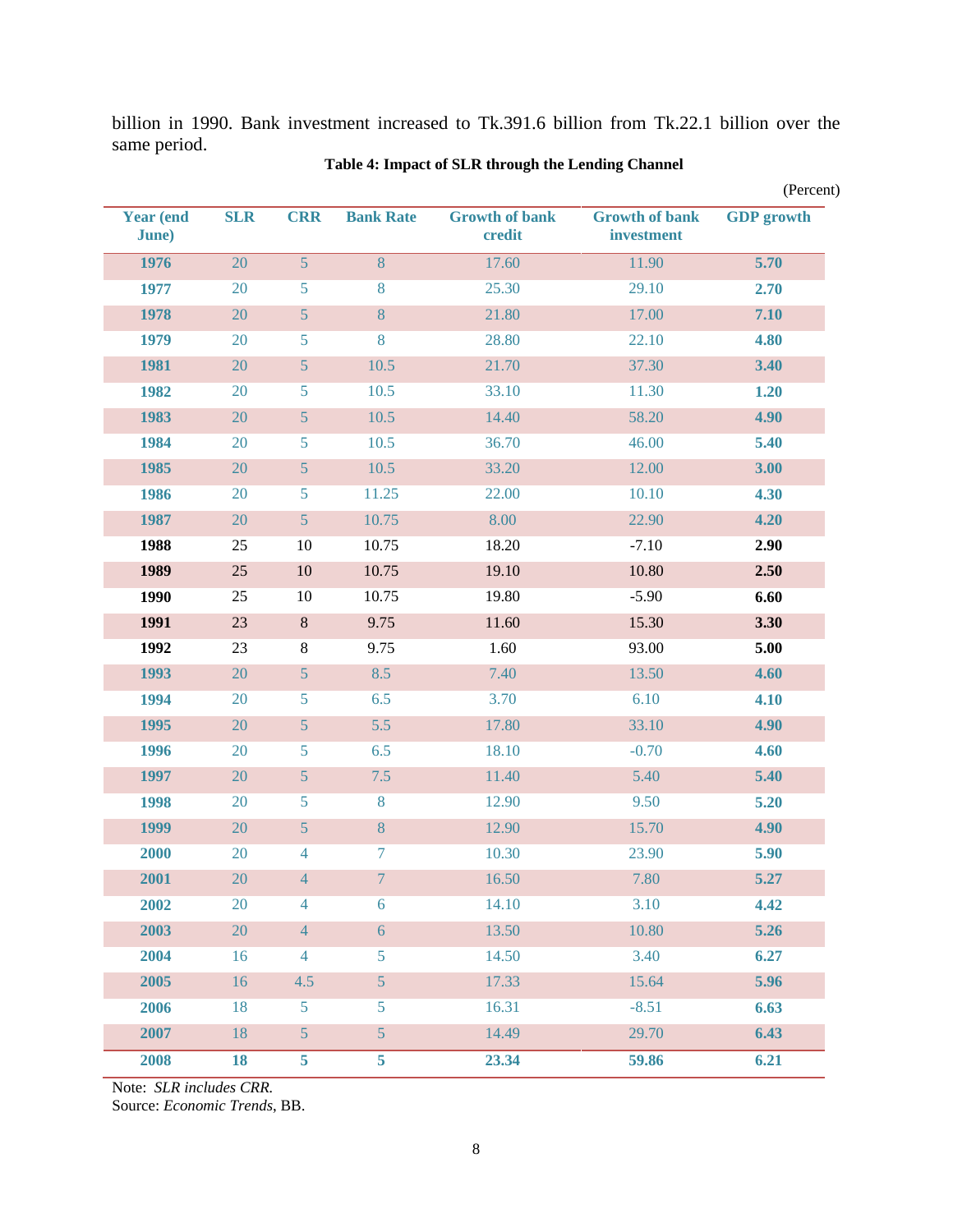Evidence shows that the immediate effects of downward adjustment of SLR and the Bank Rate would be to enhance the cash flow of the money market in general and increase the output through both lending and cash flow channel.<sup>4</sup> The trends of relevant indicators are shown in Table 4 and Table 5.

Table 4 shows the growth of credit and investment was higher during the periods prior to 1987 compared with later years while Table 4 indicates that the reduction in SLR and the lending rate was generally associated with higher investment growth since 1991 (with a few exceptions) which in turn led to increased GDP growth implying that bank lending channel was more effective before 1987 while after 1990 Cash Flow Channel was more effective. It is also evidence from historical data that after 1993 Bangladesh bank kept unchanged SLR at 20 percent for ten years though CRR has been reduced by 100 basis points in 2000 to gear up economic activity by increasing available fund for lending.

|           |            |           |         |                | (Percent)  |
|-----------|------------|-----------|---------|----------------|------------|
| Year (end | <b>SLR</b> | Growth of | Lending | Growth of bank | <b>GDP</b> |
| June)     |            | liquidity | rate    | investment     | growth     |
| 1991      | 23         | 15.74     | 14.99   | 15.25          | 3.30       |
| 1992      | 20         | 10.05     | 15.12   | 93.01          | 5.00       |
| 1993      | 20         | 8.24      | 14.39   | 13.53          | 4.60       |
| 1994      | 20         | 37.24     | 12.78   | 6.08           | 4.10       |
| 1995      | 20         | 12.61     | 12.22   | 33.05          | 4.90       |
| 1996      | 20         | $-5.56$   | 13.41   | $-0.65$        | 4.60       |
| 1997      | 20         | 13.51     | 13.69   | 5.37           | 5.40       |
| 1998      | 20         | 11.37     | 14.02   | 9.46           | 5.20       |
| 1999      | 20         | 17.88     | 14.16   | 15.74          | 4.90       |
| 200       | 20         | 23.69     | 13.86   | 23.85          | 5.90       |
| 2001      | 20         | 5.97      | 13.75   | 7.83           | 5.27       |
| 2002      | 20         | 20.75     | 13.16   | 3.72           | 4.42       |
| 2003      | 20         | 16.77     | 12.78   | 29.84          | 5.26       |
| 2004      | 16         | 7.63      | 11.01   | $-4.91$        | 6.27       |
| 2005      | 16         | 0.00      | 10.93   | 15.64          | 5.96       |
| 2006      | 18         | 22.51     | 12.06   | $-8.51$        | 6.63       |
| 2007      | 18         | 27.58     | 12.78   | 29.70          | 6.43       |
| 2008      | 18         | 7.90      | 12.29   | 59.86          | 6.21       |

### **Table 5: Impact of SLR through the Cash Flow Channel**

Source: Economic Trends, BB.

 $\overline{a}$ 

<sup>&</sup>lt;sup>4</sup> Lending channel: If SLR $\downarrow \Rightarrow$  Bank lending  $\uparrow \Rightarrow$  Bank investment  $\uparrow$  that will  $\uparrow$  Y (output).

Cash flow channel: If  $SLR\downarrow \Rightarrow$  Cash flow of bank  $\uparrow \Rightarrow$  Interest rate  $\downarrow \Rightarrow$  Bank investment  $\uparrow$  that will  $\uparrow$  Y (output).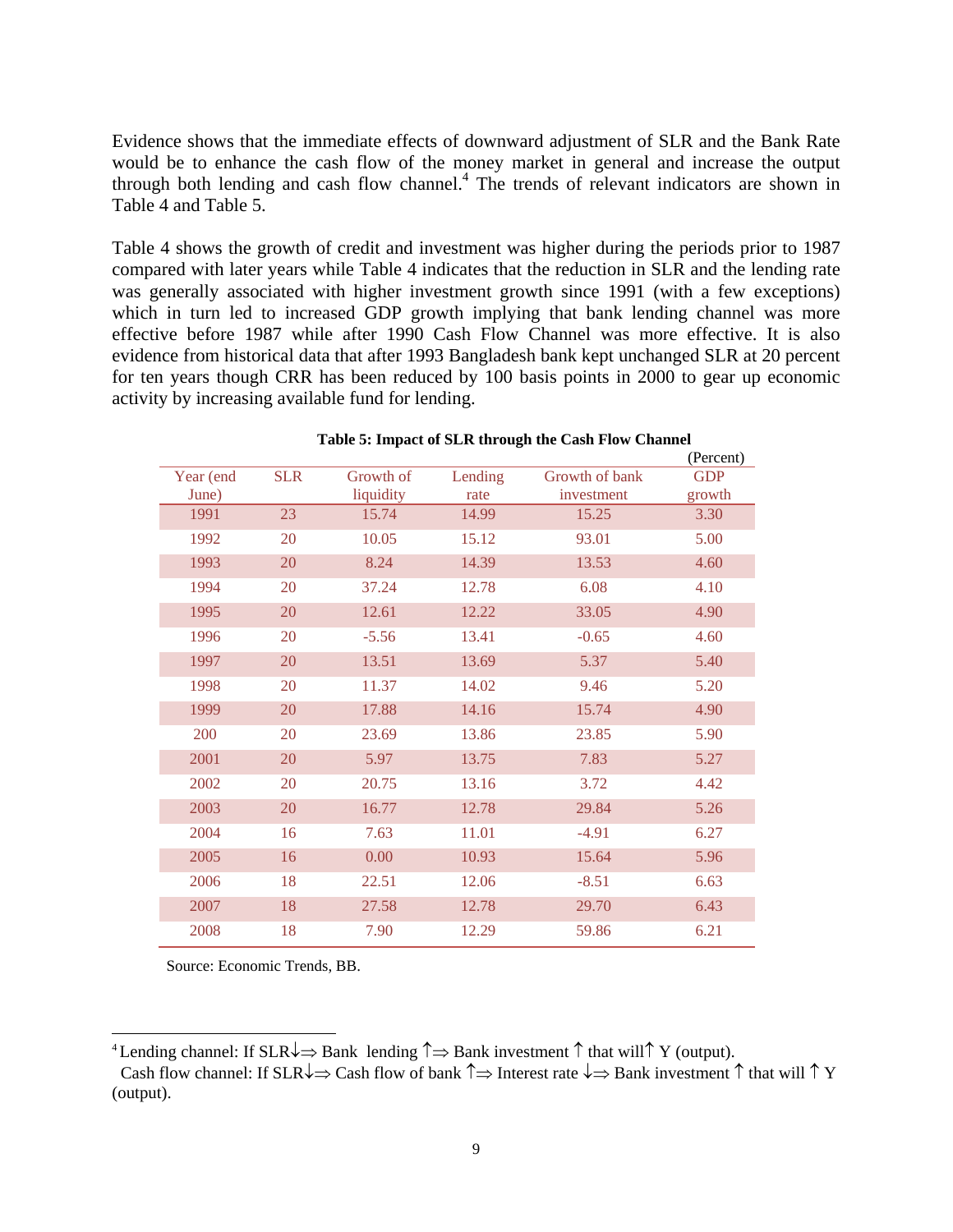### **Monetary Transmission through Money Market**

Bangladesh Bank uses short term interest rates e.g., repo and reverse repo rates as indirect instruments of monetary policy which in turn affect long term rates (e.g., BGTB) and aggregate demand. The yield of long term bonds contains information on inflation expectations and thus can be used as an indicator of credibility of the central bank's commitment to low inflation. The repo and reverse repo operations are held regularly to inject liquidity and mop up excess liquidity respectively from the market to smooth money market operation and ensure liquidity management and bring stability in relation to reserve money targets. In this context, BB ensures careful use of repo and reverse repo operations along with regular auctions of treasury bills to influence the asset and liability sides of M2 which in turn impact economic activity and price levels in the real economy (MPS 2009).

Following higher commodity prices particularly of food and fuel in the international market and production loss especially in the agriculture sector due to floods and the cyclone Sidr, the inflation rate (p-t-p) peaked in December 2007 at 11.59 percent before coming down to single digit at 7.20 percent in October 2008 and further to 6.12 percent in November 2008 (Figure 3). The response of BB was to raise CRR by 50 basis points in March 2005 followed by another 50 basis point hike in October 2005. The SLR was also raised by 200 basis points in October 2005. At the same time, repos and reverse repo rates were adjusted upward to mop up excess liquidity from the money market in order to contain inflation (Figure 4).



**Figure 3: Recent Trend in CPI Inflation** 

Source: Economic Trends, BB





Source: Monetary Policy Department, BB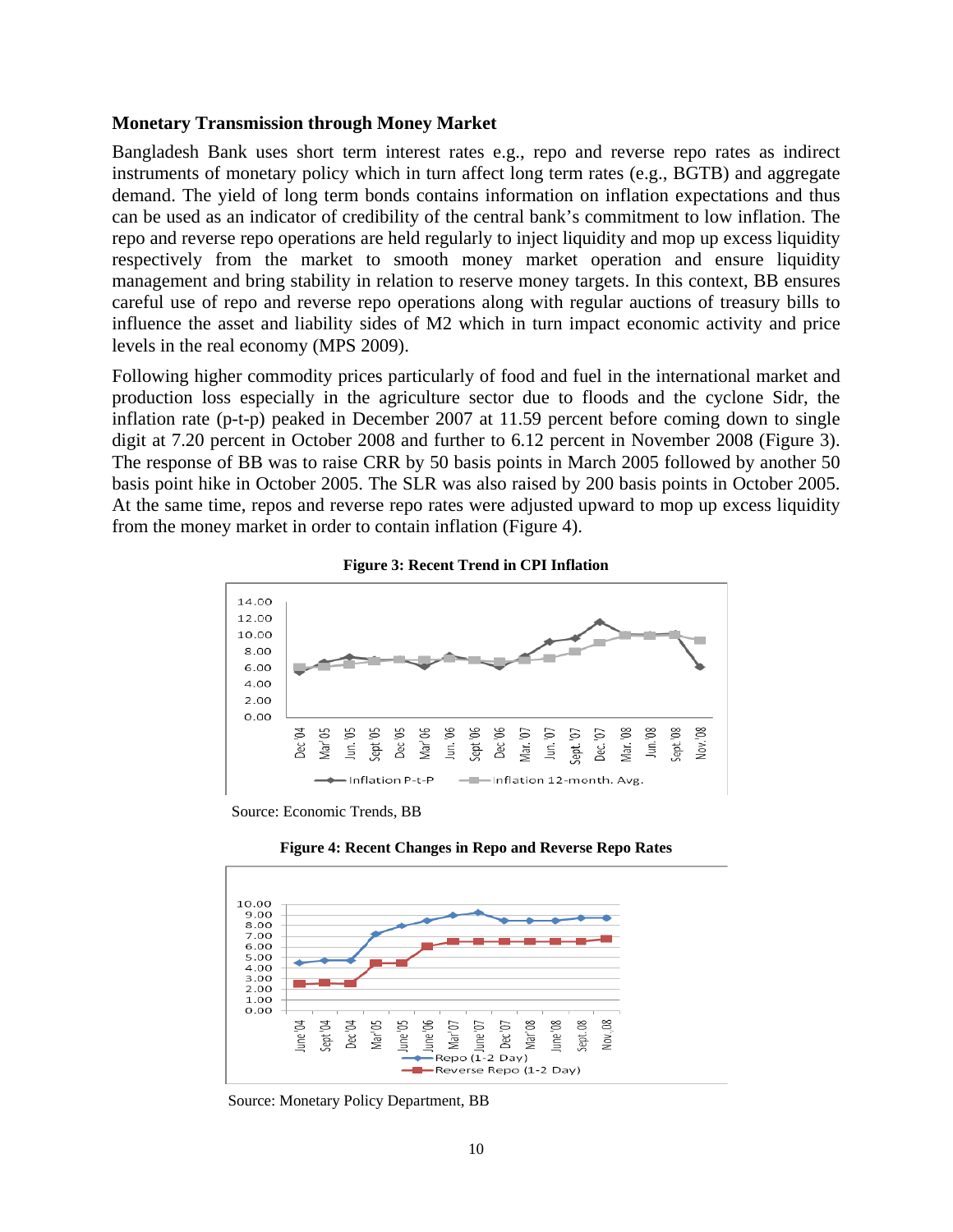The rates of short term T. bills and long term bonds were also raised upward to avoid adverse consequences of inflation. Between March 2005 and November 2008, short term interest rates e.g., 91 day and 182 day T. bill rates increased by 2.46 and 2.34 percentage points respectively while both long term rates (5 year and 10 year BGTB) increased by 2.77 and 2.77 percentage points favoring containment of inflation and inflation expectations (Table 5). Recent data, however, show that short term interest rates increased more than the long term rates, reflecting the impact of BB's growth accommodating monetary policy stance and lower inflation expectations during the period (Table 6). On the other hand, BB's policy stance during the period emphasized on ensuring adequate credit flows to the economy's productive sectors to ease the supply situation due to damage caused by natural disasters. Figure 5 shows that the growth of broad money (M2) was higher than that of domestic credit (DC) during most of the period since July 2004 except during November 2006 to November 2007 when BB pursued cautiously restrained monetary policy due to higher episodes of inflation.

|                |        |         |         |             | (Percent) |
|----------------|--------|---------|---------|-------------|-----------|
|                |        | T. bill |         | <b>BGTB</b> |           |
|                | 91 day | 182 day | 364 day | 5 year      | 10 year   |
| Mar $05$       | 5.45   | 5.78    | 6.18    | 7.83        | 8.95      |
| Nov $08$       | 7.91   | 8.12    | 8.57    | 10.60       | 11.72     |
| % point change | 2.46   | 2.34    | 2.39    | 2.77        | 2.77      |

|  |  | Table 5: Short Term T. Bill and Long Term BGTB Rates |
|--|--|------------------------------------------------------|
|  |  |                                                      |

Source: Monetary Policy Department, BB.

|                |       |         | ຼ       |             | (Percent) |         |
|----------------|-------|---------|---------|-------------|-----------|---------|
|                |       | T. bill |         | <b>BGTB</b> |           |         |
| Period         | 28day | 91 day  | 182 day | $364$ day   | 5 year    | 10 year |
| Jun 07         | 7.32  | 7.60    | 7.89    | 8.48        | 10.79     | 12.14   |
| Jun 08         | 7.48  | 7.73    | 7.97    | 8.47        | 10.60     | 11.72   |
| % point change | 0.16  | 0.13    | 0.08    | $-0.01$     | $-0.19$   | $-0.42$ |

#### **Table 6: Short Term T. Bill and Long Term BGTB Rates**

Source: Monetary Policy Department, BB





Source: Economic Trends, BB